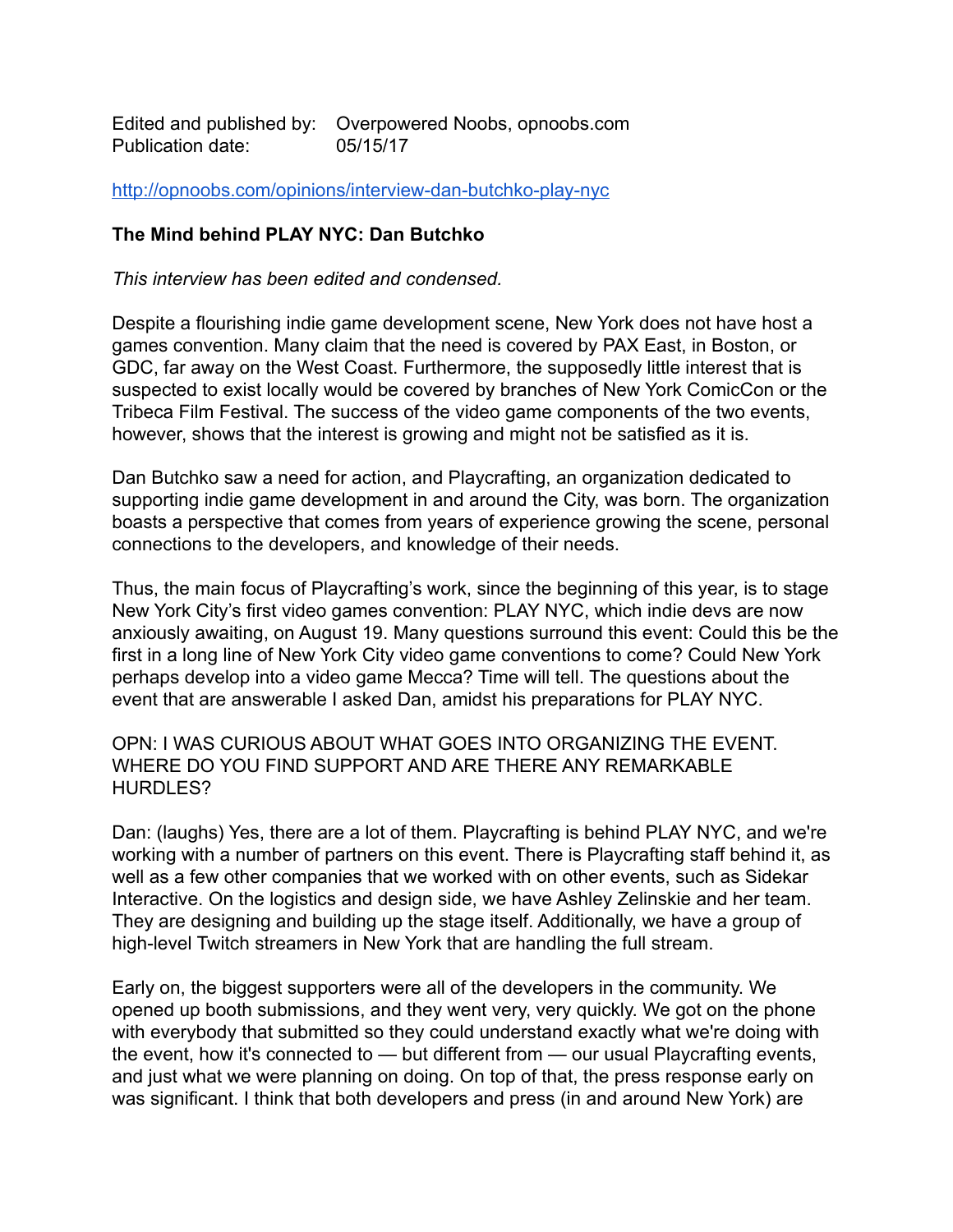hungry for an event of this magnitude and scope happening in their backyard — that was encouraging early on.

The most exciting and surprising support, though, has been from representatives of the New York state government. We have Howard Zemsky, who was appointed by Governor Andrew Cuomo, to Head the Empire State Development Corp, which is specifically tasked with building up specific industries and companies in and around New York City — with gaming being a primary focus of theirs. We have another state senator who is going to be joining us that I can't reveal just yet, but that's been exciting as well. That was an unexpected area of support that we got, and it has been an encouraging sign for us because it's showing us that our mission of having this event helps elevate developers and industry in and around New York City.

In terms of hurdles, I think that, even though Playcrafting has been doing events in New York for years now, this is much larger in scale and affects much more people than anything that we've done before. [So far, this is the biggest crowd of people] in a room together under the Playcrafting banner of events. I'd say, early on, the biggest hurdle was finding the right venue partner. We wanted to make sure that this event felt very 'New York' and didn't feel just like PAX East or GDC plopped onto a different city. It was important for us to find a venue that was very New York-specific and New York-feeling and I'm glad that we landed at Terminal 5 because I think that it helps us drive that point home that this is a New York event that is welcoming developers from all over. We want to build out a convention that is unlike anything ever seen before.

THE PRESS HAS BEEN MENTIONING PLAY NYC IN A TRIFECTA WITH NEW YORK COMICCON AND THE TRIBECA GAMES FESTIVAL. HOW DO YOU GUYS SET YOURSELVES APART FROM THE OTHER TWO EVENTS?

PLAY NYC is the first dedicated games convention, and we (mean it when we) use the word "dedicated." There are several events going on in NYC that feature games as a subset of a pop culture angle. Some of them are gaming specific, but are only targeted at a certain kind of game, a certain kind of developer, or perhaps are industry only. We wanted to build from the ground up New York's first dedicated games convention: that's what sets this apart. It's a full-scale convention for New York, by New York. It's not games as part of larger culture; it's not a specific kind of games; we have games of all different shapes and sizes across all different platforms, unlike Tribeca Games Festival — which, in large part, was piggybacking off of the Tribeca Film Festival. I know that a lot of their content was mixing-and-matching game developers with personalities across the broader entertainment industry. Then, of course, New York Comic Con is Comic Con. It started primarily (about) comics, and now (now become about) pop culture.

WHAT IS THE BENEFIT FOR INDIE GAME DEVELOPERS TO ATTEND AND TAKE PART IN PLAY NYC?

That's why we got on the phone with every developer that wanted to be a part of this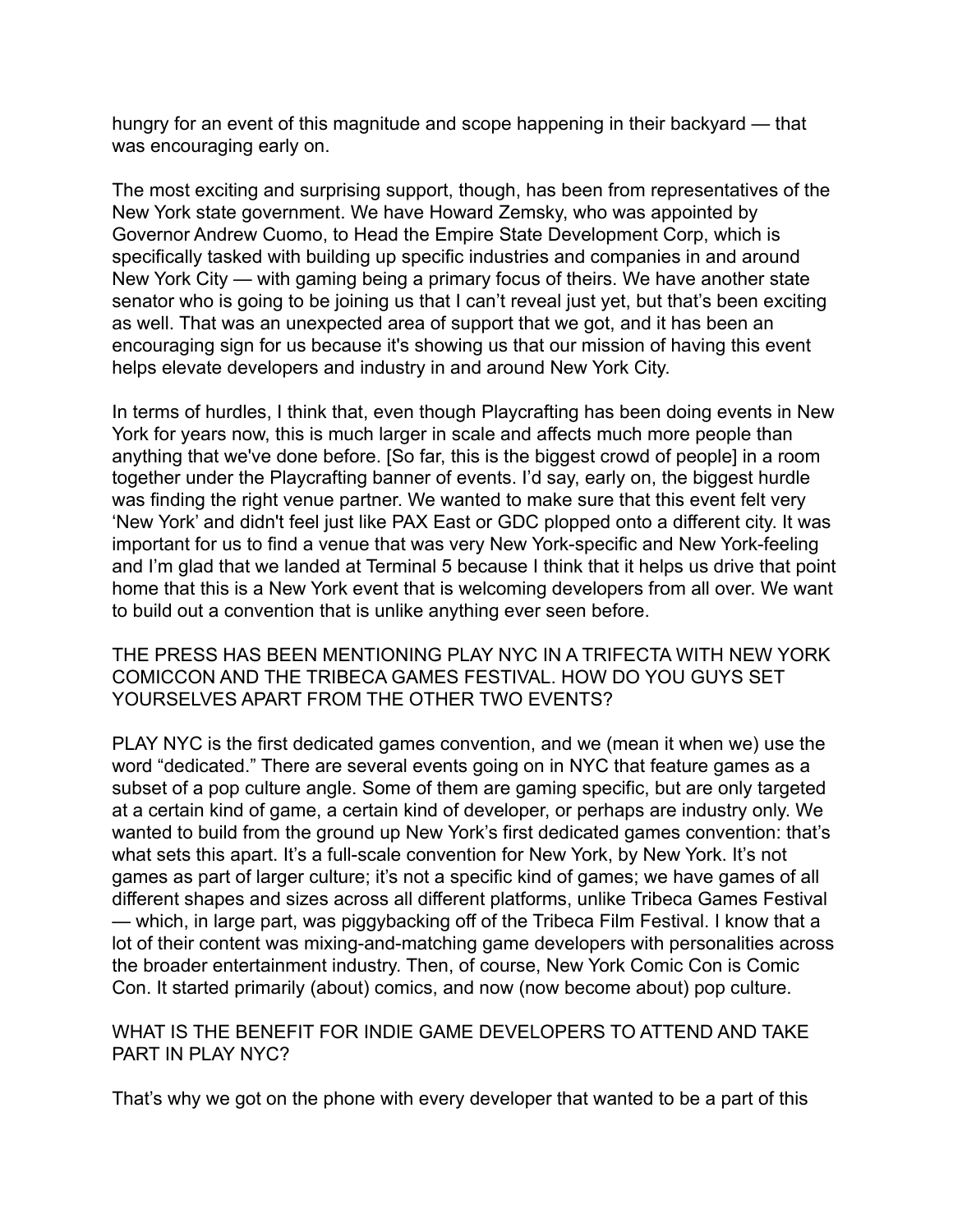event. We're building this for developers. Playcrafting [...] is built on a foundation of a very strong community of game developers. Unlike other shows, where it's a separate company or separate organization that comes in and just plops an event on top of the city, with us, developers are a part of this process from the very beginning. We have something called "Play Crew" that's been meeting once a week. Those have been the core developers that signed on with us early on. We want to make sure that everyone has a say in terms of how the event is coming together.

In terms of the structure of the event itself, developers have (received) a heavy focus. We've commissioned local developers to also create installations specifically for this event. That's been another area wherein developers have been involved. I think that in the end, the benefit here is that New York doesn't have its own game convention. The developer and press response to Play NYC has proven that the city needs one and there is a place and a call for it. [We have] this platform to show off developers that are in and around New York, as well as some of the folks that are coming from around the country and around the world. We're offering this atmosphere where they can directly interact with the press, both gaming, and broader press, where they can connect with fans at a place where it's very clear that games are the primary and only focus. If games are unfinished — that kind of goes in line with what we've been doing with Playcrafting as a whole — they can get playtesting time, sell things at their booth, etc. There are multiple different ways that developers can benefit.

## YOU WILL HAVE PANELS AT PLAY NYC. WHAT ARE THE PANELS GOING TO BE ABOUT AND WHO ARE THE PANELISTS?

We have a lot lined up for it. There are a few headlining keynotes, as well as a number of local developers and industry folks that are going to be there. Patricia Vance is the president of the ESRB (Entertainment Software Ratings Board). They're responsible for the little black and white ratings that are at the bottom of every game box. They're going to be there talking specifically about how ESRB is adapting for this primarily digital age and making a case for how ESRB is relevant nowadays, given the rapid change of the industry.

We have Howard Zemsky, who is the head of the Empire State Development Corp, appointed by Governor Cuomo. [There is also] another person from the New York state government that's going to be there talking specifically about how New York is working toward becoming an even bigger Mecca for the game industry. [They will also talk about] how [New York] is working on courting larger studios to come and set up shop in New York City and the surrounding areas. We also have three of the top Twitch streamers in New York. They're going to be doing a panel and help out on stage with live streams we're doing throughout the weekend. There are a number of speakers from Avalanche studios, which is the big AAA developer that's in New York.

Who are the streamers?